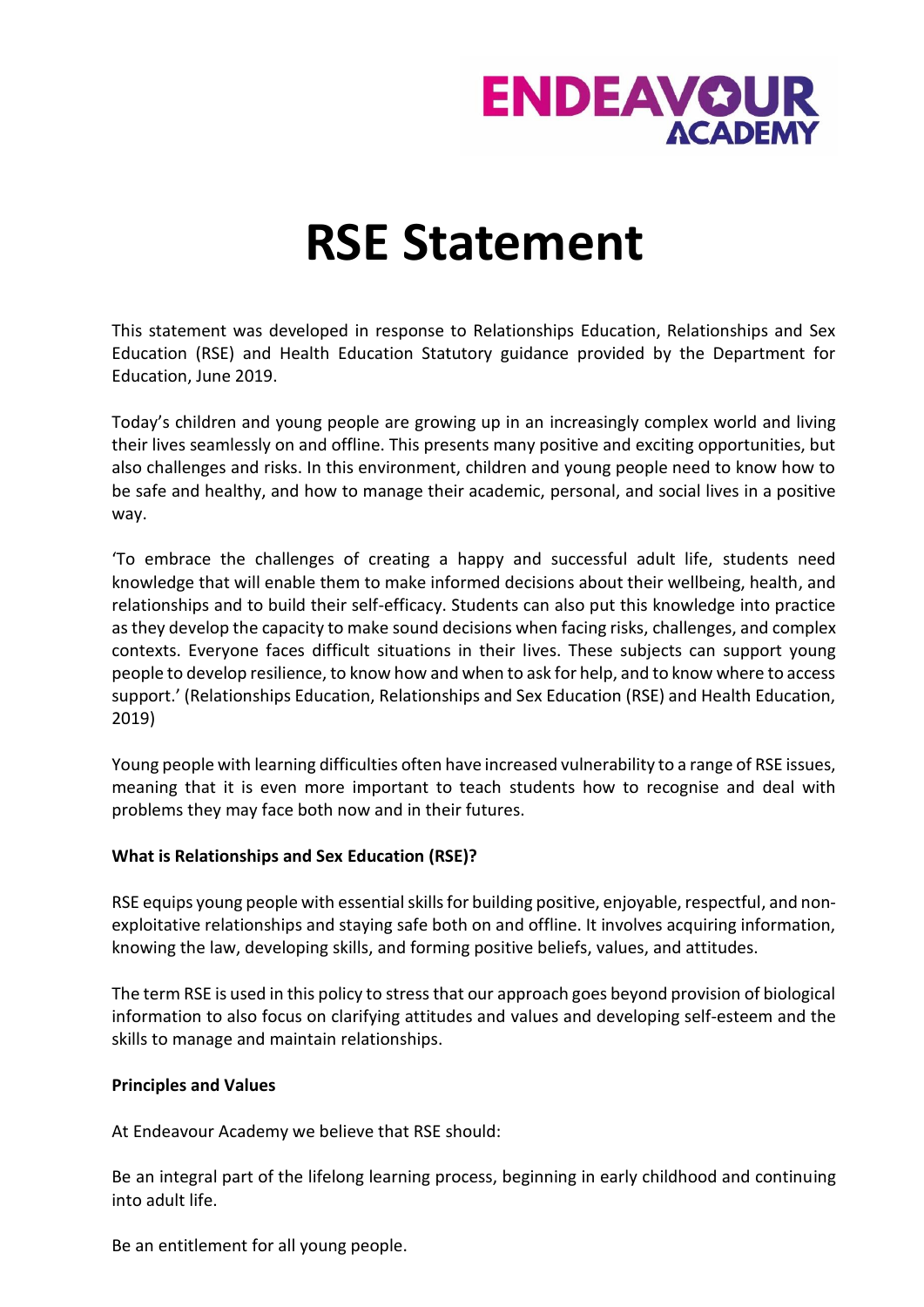Encourage every student to contribute to our community and support them as they grow and learn.

Be set within the wider school context and support family commitment and love, respect and affection, knowledge, and openness without promotion of any particular family structure.

Encourage students and teachers to share and respect each other's views.

Generate an atmosphere where questions and discussion on sexual matters can take place without any stigma or embarrassment.

Recognise that parents and carers are the key people in teaching their children about sex, relationships and growing up. We aim to work in partnership with parents and students, consulting them about the content of programmes.

Acknowledge that the wider community has much to offer and work in partnership with health professionals, social workers, peer educators and other mentors and advisers.

Support students to discuss and be aware of genders and gender identification.

# **Aims of RSE in our school**

The aim of RSE at Endeavour Academy is to provide balanced, factual, and non-biased information about relationships, reproduction and wider contexts including emotional, ethical, religious, and moral dimensions for a range of topics. Our RSE programme aims to prepare students for an adult life in which they can:

Develop awareness of the physical self, how it functions and how changes occur over time.

Develop practical strategies for self-management of body actions such as menstruation, puberty, and related physical changes.

Develop awareness of emotions and how they relate to behaviour of self and others.

Develop understanding of how physical changes can affect emotional responses (female & male hormonal changes) and to help students to manage these independently.

Develop positive values and a moral framework that will guide their decisions, judgements, and behaviour

Develop the confidence to value themselves and others, respect their individual conscience, and judge what kind of relationship they want.

Develop awareness of the differing natures and levels of relationships and the codes of conduct relating to them.

Develop an awareness of different 'life choices' with regard to transitions from school and home.

Develop awareness of codes of conduct governing sexual expression & sexuality, particularly in relation to understanding the concepts and implications of 'public' & 'private' behaviours.

Help students to develop strategies for 'keeping safe' and for protecting themselves against exploitation and abuse.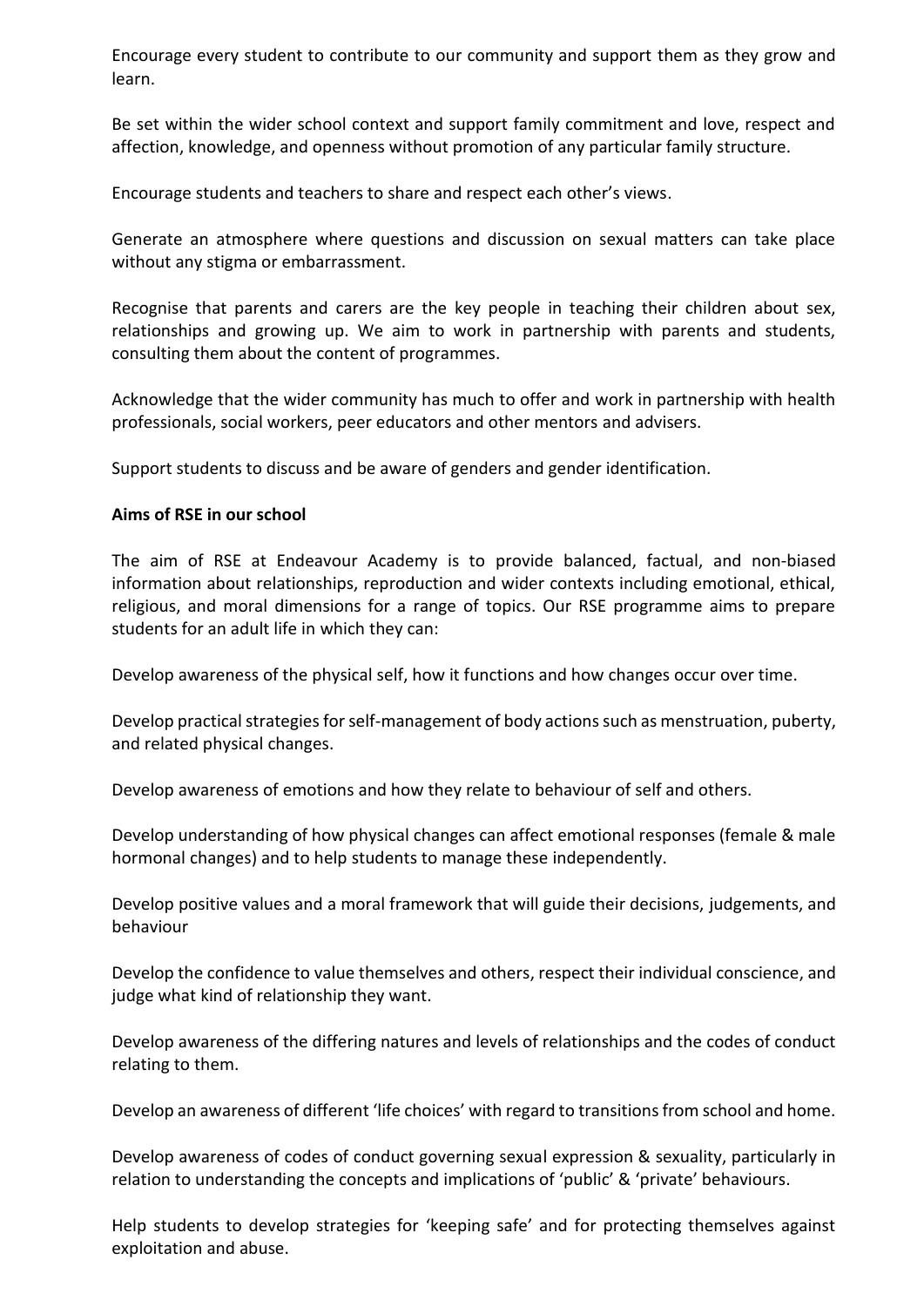Understand the physical aspects of reproduction, contraception, and sexual health as appropriate to the age and cognitive ability of individual students.

Communicate effectively by developing appropriate terminology for sex and relationship issues.

Develop awareness of themselves including their core beliefs and values, sexuality, and opinions.

Be aware of sources of help and acquire the skills and confidence to access confidential health advice, support, and treatment if necessary

Know how the law applies to a range of topics including alcohol, drugs, sex, and consent.

Develop an understanding of how social networks/media portray body image and sexuality.

Develop knowledge of responses to peer pressure.

# **A Personalised Approach**

A specialised programme of RSE has been developed within Endeavour Academy. The programme takes into account the individual learning needs of all students. Teachers have a copy of the whole school RSE framework and access to recommended resources for teaching. The programmes of study are adapted and personalised appropriately to meet the cognitive levels of each student.

For some young people with a learning disability, it may be confusing or alarming when physical and emotional changes occur. At Endeavour Academy we aim to develop strategies for coping with change as they grow and develop physically and emotionally.

Many students may not understand the 'rules' of society 'naturally' and their understanding of what behaviour is acceptable may be impaired. At Endeavour Academy we aim to support young people in learning these social rules and to understand when it is safe and appropriate to express their sensual feelings.

It may not be appropriate for all students to cover every aspect of the curriculum. For some, it will be appropriate to teach only the functional aspects of the curriculum that have relevance to the individuals concerned. For a minority of students, it is more appropriate to address specific areas of difficulty as and when they occur and to continue to work on early development objectives at other times.

RSE interventions are also available and planned throughout the week for more focused and personalised sessions on a 1:1 basis for any students needing further support with a particular area of need. Staff, parents, and carers can request additional support if they have a particular RSE concern regarding a student. These requests will be discussed, and staff will decide on the best action to support the student.

### **Curriculum Content & Strategies**

Endeavour Academy personalises provision for students in different curriculum pathways. Below is a table to show some of the key aspects usually taught in RSE, however content is selected based on a student's cognitive understanding, age, and personalised targets. Students are only taught about more sensitive topics when staff feel they are ready to understand this information and use it appropriately and safely.